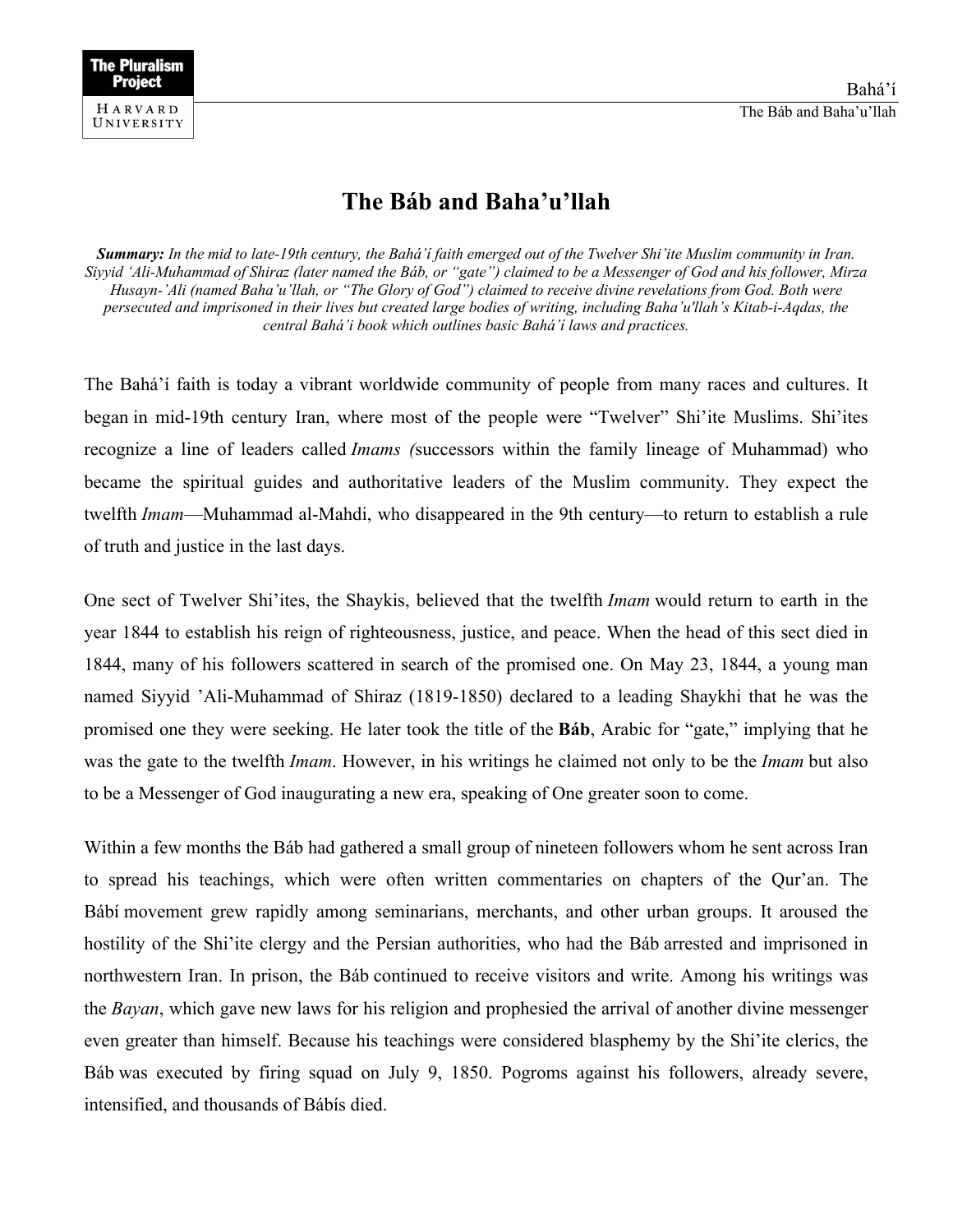In 1848, an early convert to the faith of the Báb, Mirza Husayn-'Ali (1817-1892), organized a conference of leading Bábís to discuss the state of the Bábí movement. At the conference he acquired the title Baha'u'llah, Arabic for "the Glory of God." In 1852, Baha'u'llah was thrown into prison after a group of Bábís attempted to assassinate the Shah of Iran. There, Baha'u'llah received his first experience of divine revelation. As he described the experience in *Epistle to the Son of the Wolf*, "The breezes of the All-Glorious were wafted over Me and taught Me the knowledge of all that hath been."

In December 1852 Baha'u'llah was released from prison and banished from Iran. He and his family emigrated to Baghdad in Ottoman Iraq. There he began to write theological, ethical, and mystical works, and was instrumental in reorganizing Iran's scattered Bábís. Increasingly, Bábís regarded Baha'u'llah as the divine messenger the Báb had promised, and in April of 1863 he announced to a small group of followers his claim to be the promised one.

Because of his claims and his growing stature, Baha'u'llah was repeatedly banished. He went from Baghdad to Istanbul to Edirne, a small city in European Turkey, and ultimately, in 1868, to Akka, a prison city in Palestine. There he lived out the rest of his days either in prison or under house arrest. Except for the years 1868-1870, however, Baha'u'llah was able to receive visitors and had the freedom to write.

Over the course of his life, Baha'u'llah wrote more than 18,000 letters, essays, and books which stated his religion's theological doctrines, its principles of social reform, and teachings for personal spiritual development. In 1874 he completed the *Kitab-i-Aqdas*, the central Bahá'í book, which delineates Bahá'í laws of prayer, fasting, and personal conduct and defines basic Bahá'í institutions. A series of his later essays outlines social reform teachings and provides a vision of a Bahá'í civilization. Baha'u'llah taught that divine revelation is a continuous and progressive process brought to humanity by Manifestations of God, unique individuals who do not incarnate God but who do perfectly express God's qualities and will in the world. The missions of the messengers of God represent successive stages in the spiritual evolution of human society. Baha'u'llah's mission, Bahá'ís believe, is the culmination of the work of historical Manifestations such as Krishna, the Buddha, Abraham, Zoroaster, Moses, Jesus Christ, Muhammad, and the Báb.